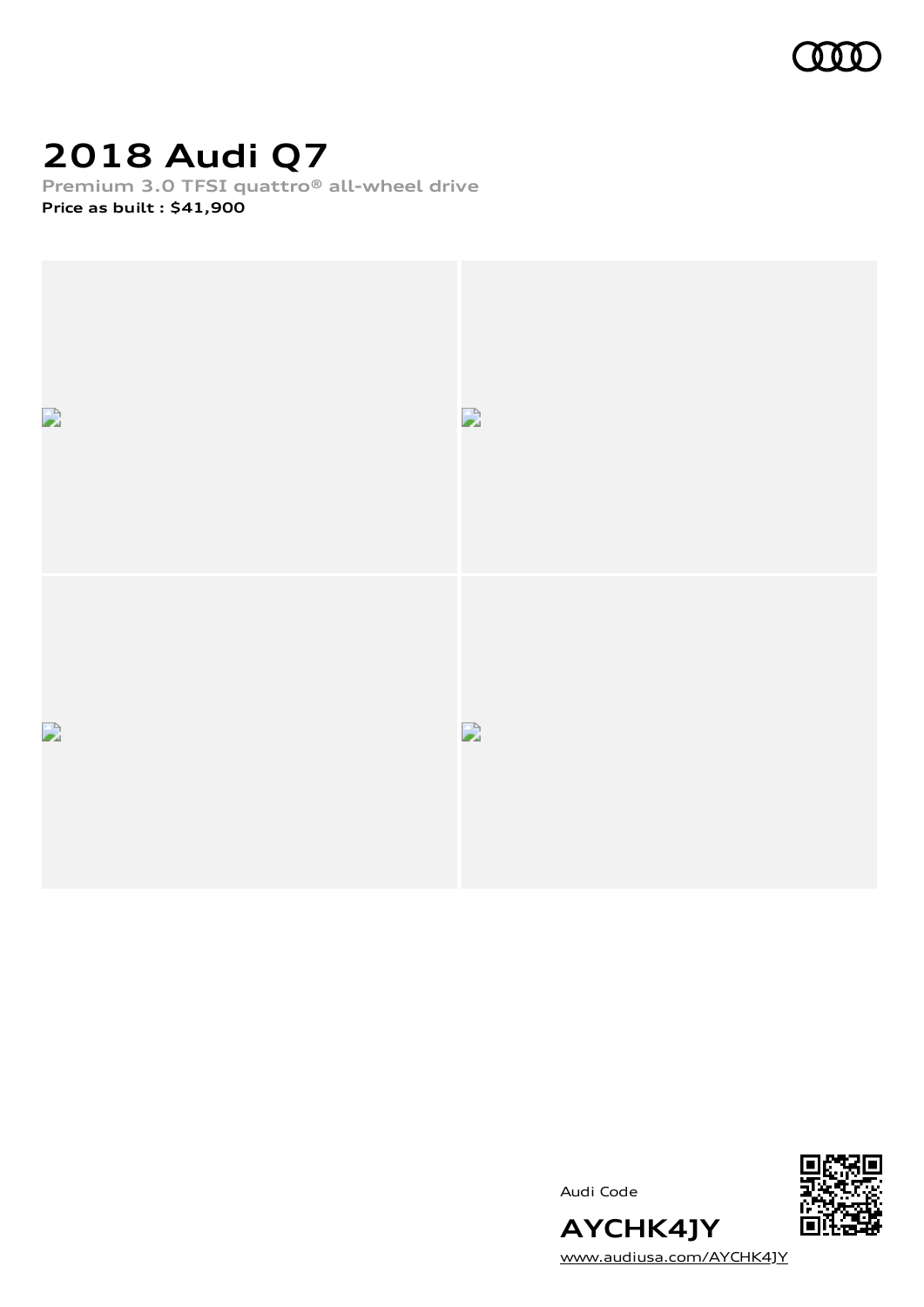#### **Audi 2018 Audi Q7** Premium 3.0 TFSI quattro® all-wheel drive

**Price as buil[t](#page-9-0)** \$41,900

#### **Exterior colour**

Florett Silver metallic

### $\overline{\phantom{a}}$

#### **Further Information**

|                 | N٥           |
|-----------------|--------------|
| Mileage         | 17,680 miles |
| Type of vehicle | Used car     |

**Warranty**

#### **Interior colour**

| Seats     | Black        |
|-----------|--------------|
| Dashboard | Black        |
| Carpet    | Black        |
| Headliner | Lunar Silver |

### **Technical Specifications**

| Engine type                  | Six-cylinder                                 |
|------------------------------|----------------------------------------------|
| stroke                       | Displacement/Bore and 2995/84.5 x 89.0 cc/mm |
| Torque                       | 325 @ 2,900-5,300 lb-ft@rpm                  |
| Top track speed              | 130 mph mph $1$                              |
| Acceleration (0 - 60<br>mph) | 5.7 seconds seconds                          |
| Recommended fuel             | Premium                                      |

**Audi Code** AYCHK4JY

**Your configuration on www.audiusa.com** [www.audiusa.com/AYCHK4JY](https://www.audiusa.com/AYCHK4JY)

**Commission number** 302a5ee50a0e09af44c3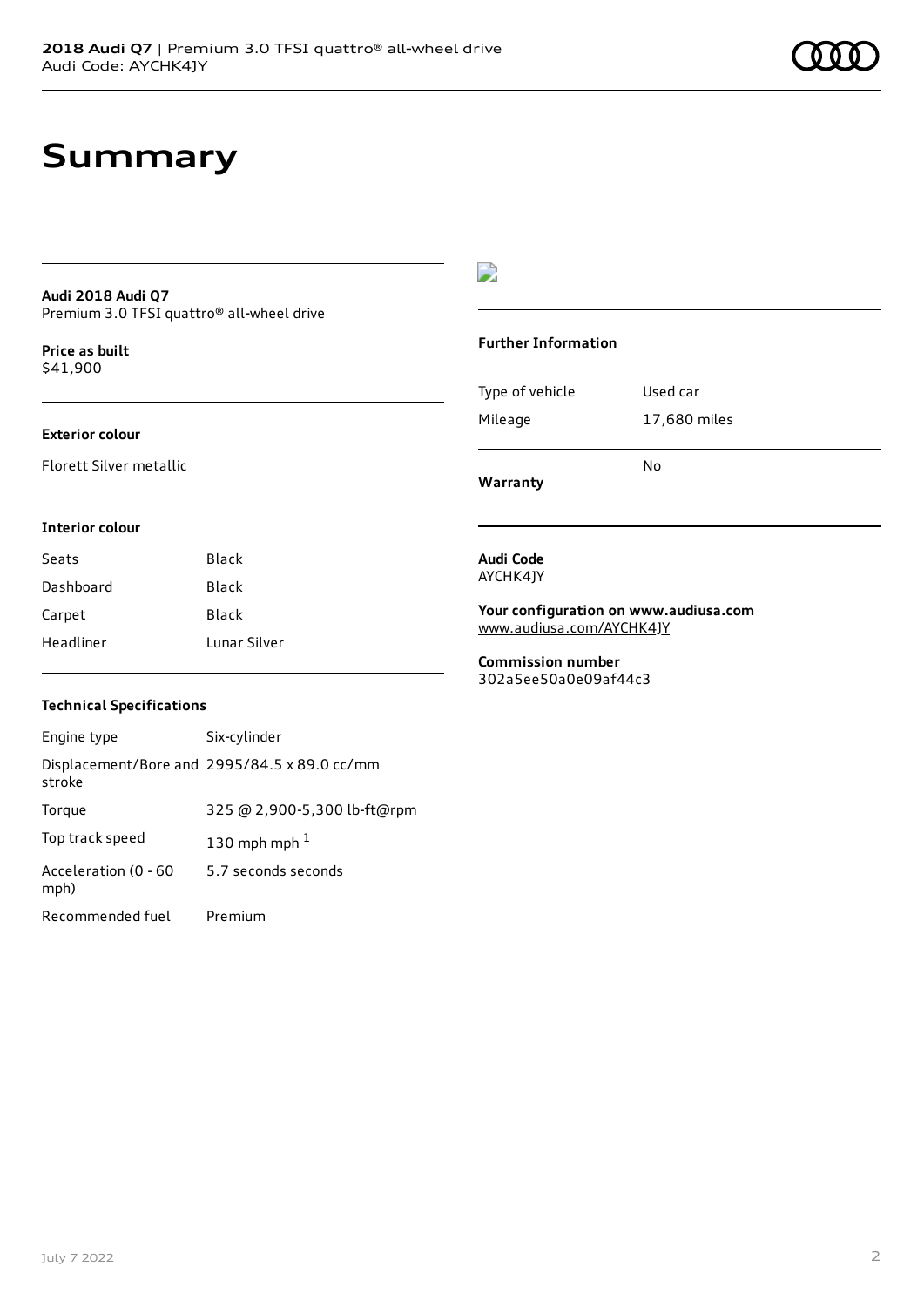# **Equipment**

Florett Silver metallic

Black cloth headliner

High-gloss Black/Oak Gray Wood inlays

MMI® Navigation plus with Audi smartphone interface including Apple CarPlay® and Google™ Android Auto™

Audi connect CARE assistance and security services and sixmonth trial subscription to Audi connect PRIME and Audi connect PLUS online services

MMI® Radio plus with ten speakers and single CD player with MP3 playback capability







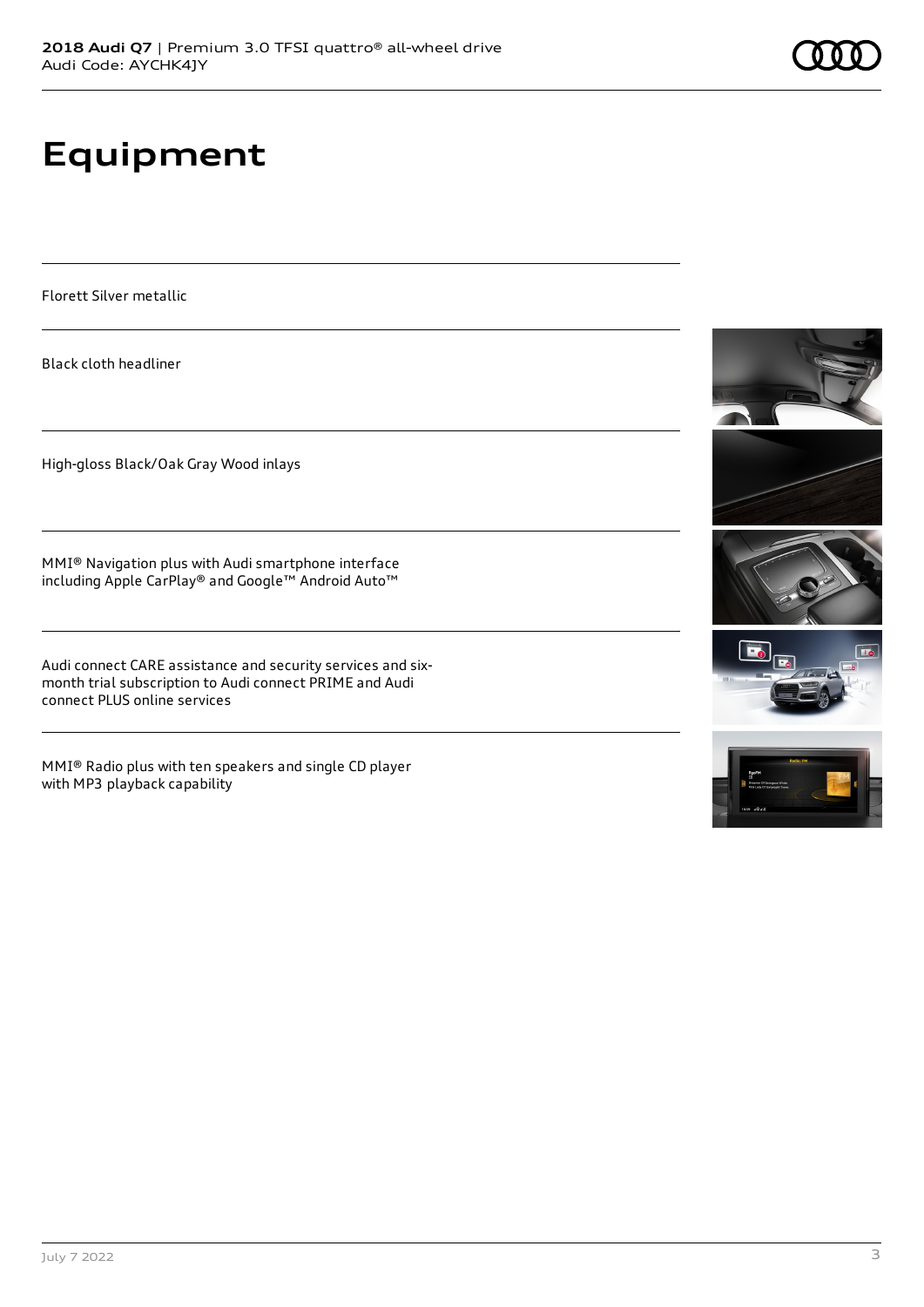# **Standard features**

### **Safety and Security**

| 4UB | Driver and front-passenger advanced airbags                      |
|-----|------------------------------------------------------------------|
| UH1 | Electromechanical parking brake                                  |
| 8T2 | Cruise control with coast, resume and<br>accelerate features     |
| VC2 | Garage door opener (HomeLink®)                                   |
| QZ7 | Electromechanical power steering                                 |
| 7K6 | Tire-pressure monitoring system                                  |
| 4X3 | Front thorax side airbags and Sideguard®<br>head curtain airbags |
| 4F6 | Audi advanced key-keyless start, stop and<br>entry               |
| 3B3 | Lower Anchors and Tethers for Children<br>(LATCH) in rear seats  |
|     |                                                                  |

#### **Exterior**

| 1D8             | Provision for towing bracket                                                 |
|-----------------|------------------------------------------------------------------------------|
| 6XF             | Power-adjustable, power-folding, heated<br>exterior side mirrors with memory |
| 1 B A           | Dynamic suspension system                                                    |
| 3S1             | Aluminum roof rails                                                          |
| 5]1             | Tailgate roof spoiler                                                        |
| 0N1             | Standard rear axle                                                           |
| 8IH             | Xenon plus headlights with LED daytime<br>running lights                     |
| 8Q3             | Automatic headlights                                                         |
| H79             | 19" 255/55 all-season tires                                                  |
| 4KF             | Rear privacy glass                                                           |
| 4ZB             | Aluminum trim around exterior windows                                        |
| CH <sub>6</sub> | 19" 5-V-spoke design wheels                                                  |

#### **Interior**

| 011             | Chrome package                                                                                                  |
|-----------------|-----------------------------------------------------------------------------------------------------------------|
| 3FU             | Panoramic sunroof                                                                                               |
| 7M1             | Aluminum door sill inlays                                                                                       |
| KH <sub>5</sub> | Three-zone automatic climate control                                                                            |
| 4L7             | Auto-dimming interior rear view mirror with<br>digital compass                                                  |
| QQ0             | Ambient LED interior lighting                                                                                   |
| 1 XW            | Three-spoke multifunction steering wheel                                                                        |
| 2C <sub>5</sub> | Manual tilt and telescopic adjustable<br>steering column                                                        |
| 6E6             | Comfort front armrest                                                                                           |
| 7F9             | Leather-wrapped gear selector                                                                                   |
| 4E7             | Power tailgate                                                                                                  |
| 5XL             | Driver and front-passenger sun visors with<br>illuminated vanity mirrors                                        |
| 5KL             | Split tumble-folding 35/30/35 second-row<br>with fore/aft adjustment and power 50/50<br>split folding third row |
| 7HA             | Cloth interior on doors                                                                                         |
| N1F             | Leather seating surfaces                                                                                        |
| 4A3             | <b>Heated front seats</b>                                                                                       |

### **Infotainment and Driver Assistance**

| 6K8  | Audi pre sense® basic and Audi pre sense®<br>city |
|------|---------------------------------------------------|
| 2H1  | Audi drive select                                 |
| 7X2. | Parking system plus                               |
| 7W1  | Audi pre sense® basic                             |
| KA2  | Rear view camera                                  |
|      |                                                   |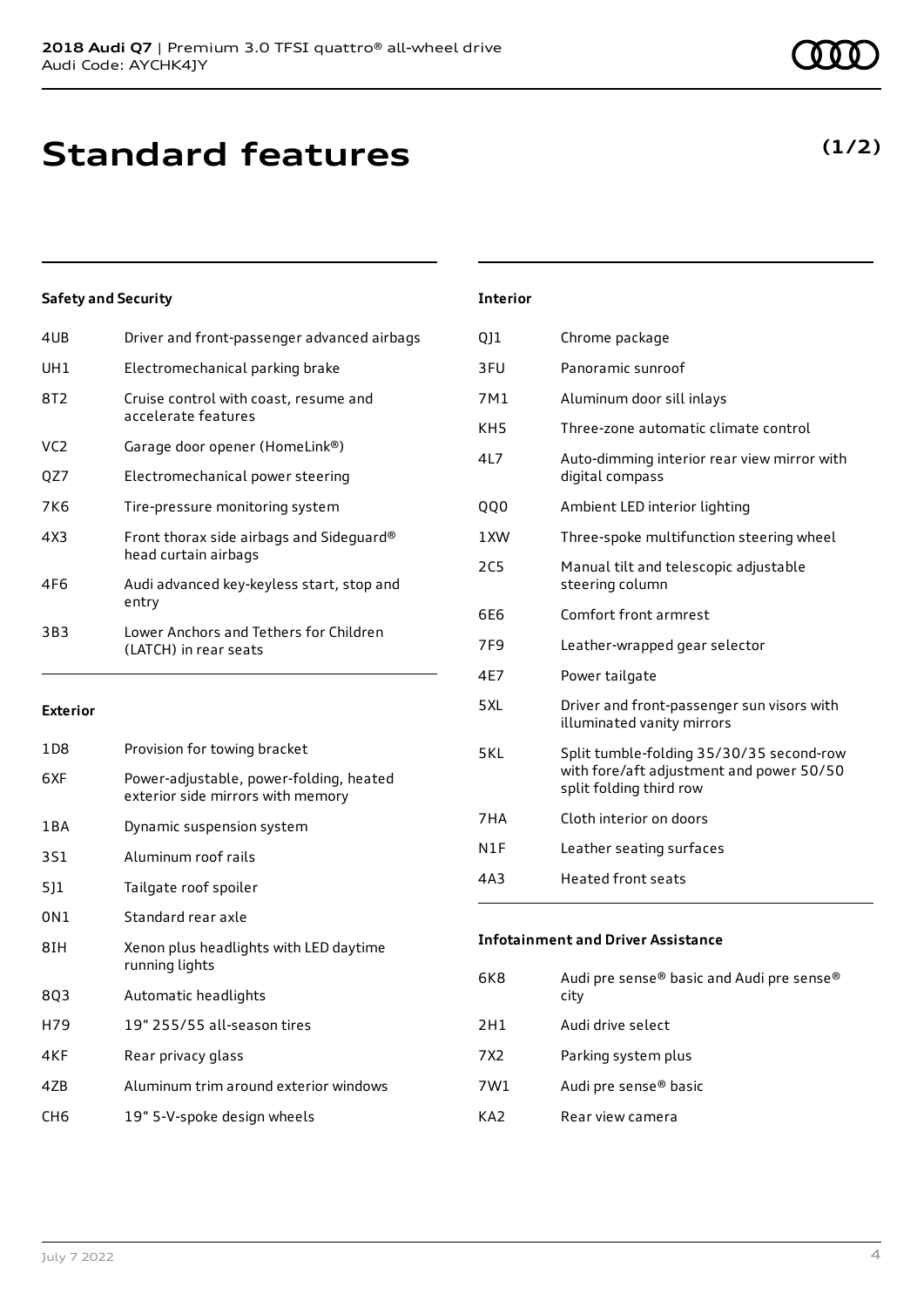**(2/2)**

## **Standard features**

### **Infotainment and Driver Assistance**

| 9VD | Audi sound system                    |
|-----|--------------------------------------|
| 9S7 | 7.0" color driver information system |
| OV3 | SiriusXM® Satellite Radio            |

9ZX BLUETOOTH® wireless technology preparation for compatible devices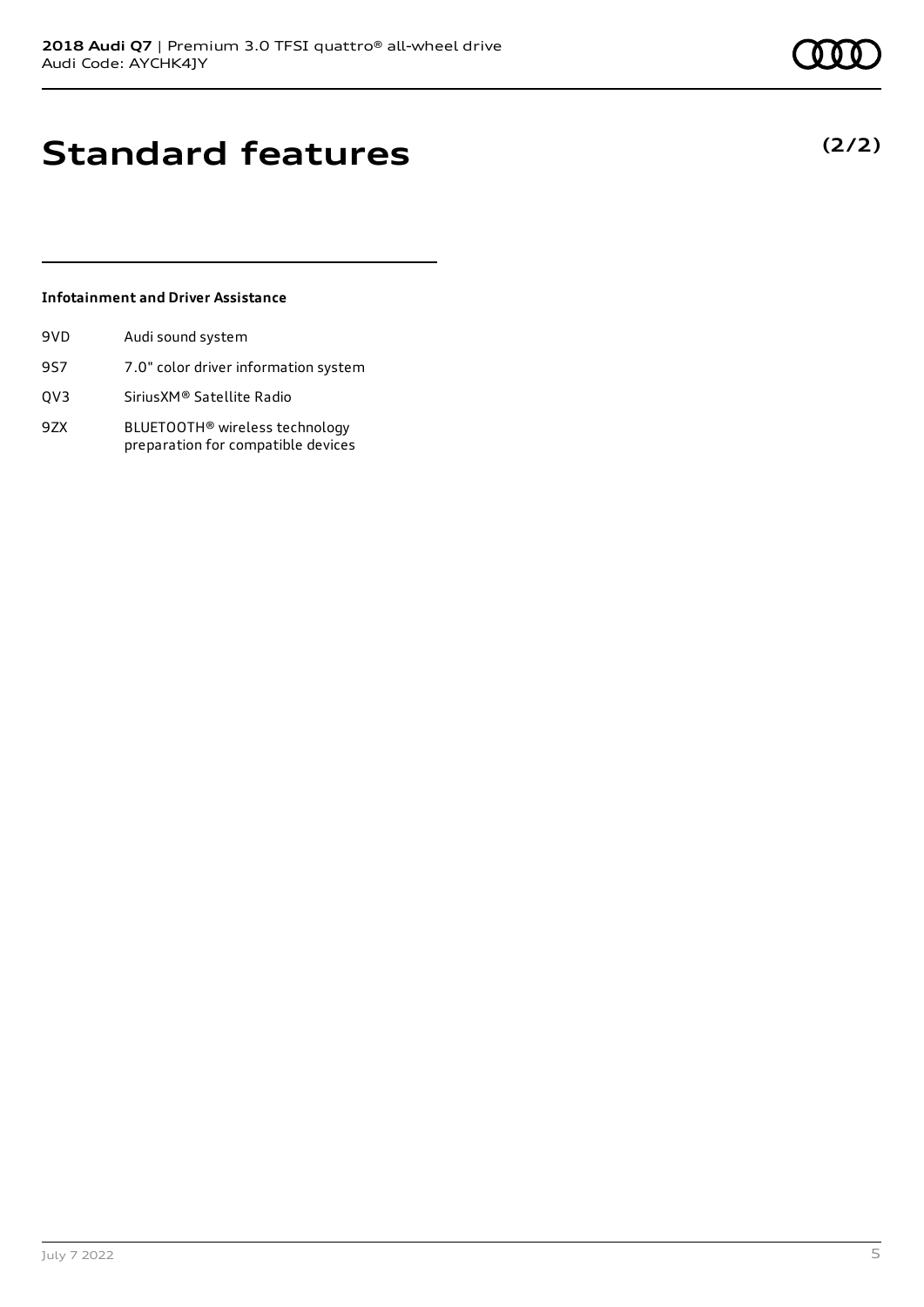# **Dealer remarks**

Located at Ferrari of Miami at 1550 Biscayne Blvd, Miami, FL 33132. Please contact our Pre-Owned Sales Manager, Andres Cruz at 305-476-3052 - acruz@ferrariofmia.com, for more information. The Collection Is Not Responsible for Typographical Errors.

2018 Audi Q7 Premium 3.0 TFSI Quattro. Finance from 2.99 % up to 60 months.

EXTREMELY LOW MILES! Get the best value from your vehicle purchase. This 2018 boasts an extremely low 17668 miles!

KEY FEATURES AND OPTIONS

Comes equipped with: Air Conditioning, Rear Air Conditioning, Sunroof, Bluetooth, Front Heated Seats.

This Audi Q7 also includes Power Driver's Seat, Clock, Climate Control, Power Passenger Seat, Tachometer, Dual Zone Climate Control, Memory Seat Position, Digital Info Center, Cruise Control, Homelink System, Privacy Glass/Tinted Windows, Power Steering, Telescoping Steering Wheel, Power Windows, Steering Radio Controls, Power Locks, Wood Trim, Power Mirrors, Moonroof, Leather Steering Wheel, Leather Shifter, Driver Airbag, ABS Brakes, Fog Lights, Passenger Airbag, Traction Control, Intermittent Wipers, Side Airbags, Dynamic Stability, Keyless Entry, Rear Defogger, Security System, AM/FM, Anti-Theft, CD Player, Satellite Radio, Rear Spoiler, 3rd Row Seating, Rear Wipers, Center Arm Rest, Remote Fuel Door, Vanity Mirrors, Heated Mirrors, Rear Fog Lamps, Child Proof Door Locks, Daytime Running Lights, Parking Sensors, Reverse Camera, Side Curtain Airbags, Roll Stability Control, Power Lift Gate, Tire Pressure Monitor, Premium Sound, Carpeted Floor Mats, HID Headlamps, HD Radio, Panoramic Roof.

BUY WITH CONFIDENCE! CARFAX 1-Owner Q7 and CARFAX Buyback Guarantee qualified!

EXTREMELY LOW MILES! Get the best value from your vehicle purchase. This 2018 boasts an extremely low 17680 miles!

KEY FEATURES AND OPTIONS Comes equipped with: Air Conditioning, Rear Air Conditioning, Sunroof, Bluetooth, Front Heated Seats.

This Audi Q7 also includes Power Driver's Seat, Clock, Climate Control, Power Passenger Seat, Tachometer, Dual Zone Climate Control, Memory Seat Position, Digital Info Center, Cruise Control, Homelink System, Privacy Glass/Tinted Windows, Power Steering, Telescoping Steering Wheel, Power Windows, Steering Radio Controls, Power Locks, Wood Trim, Power Mirrors, Moonroof, Leather Steering Wheel, Leather Shifter, Driver Airbag, ABS Brakes, Fog Lights, Passenger Airbag, Traction Control, Intermittent Wipers, Side Airbags, Dynamic Stability, Keyless Entry, Rear Defogger, Security System, AM/FM, Anti-Theft, CD Player, Satellite Radio, Sliding Rear Window, Rear Spoiler, 3rd Row Seating, Rear Wipers, Center Arm Rest, Remote Fuel Door, Vanity Mirrors, Heated Mirrors, Rear Fog Lamps, Child Proof Door Locks, Daytime Running Lights, Parking Sensors, Reverse Camera, Side Curtain Airbags, Roll Stability Control, Power Lift Gate, Tire Pressure Monitor, Premium Sound, Carpeted Floor Mats, HID Headlamps, HD Radio, Panoramic Roof. Air Conditioning, Climate Control, Dual Zone Climate Control, Cruise Control, Tinted Windows, Power Steering, Power Windows, Power Door Locks, Power Mirrors, Leather Steering Wheel, Leather Shifter, Power Drivers Seat, Power Passenger Seat, Memory Seat Position, Rear Air Conditioning, Wood Trim, Clock, Tachometer, Digital Info Center, Homelink System, Telescoping Steering Wheel, Steering Whe...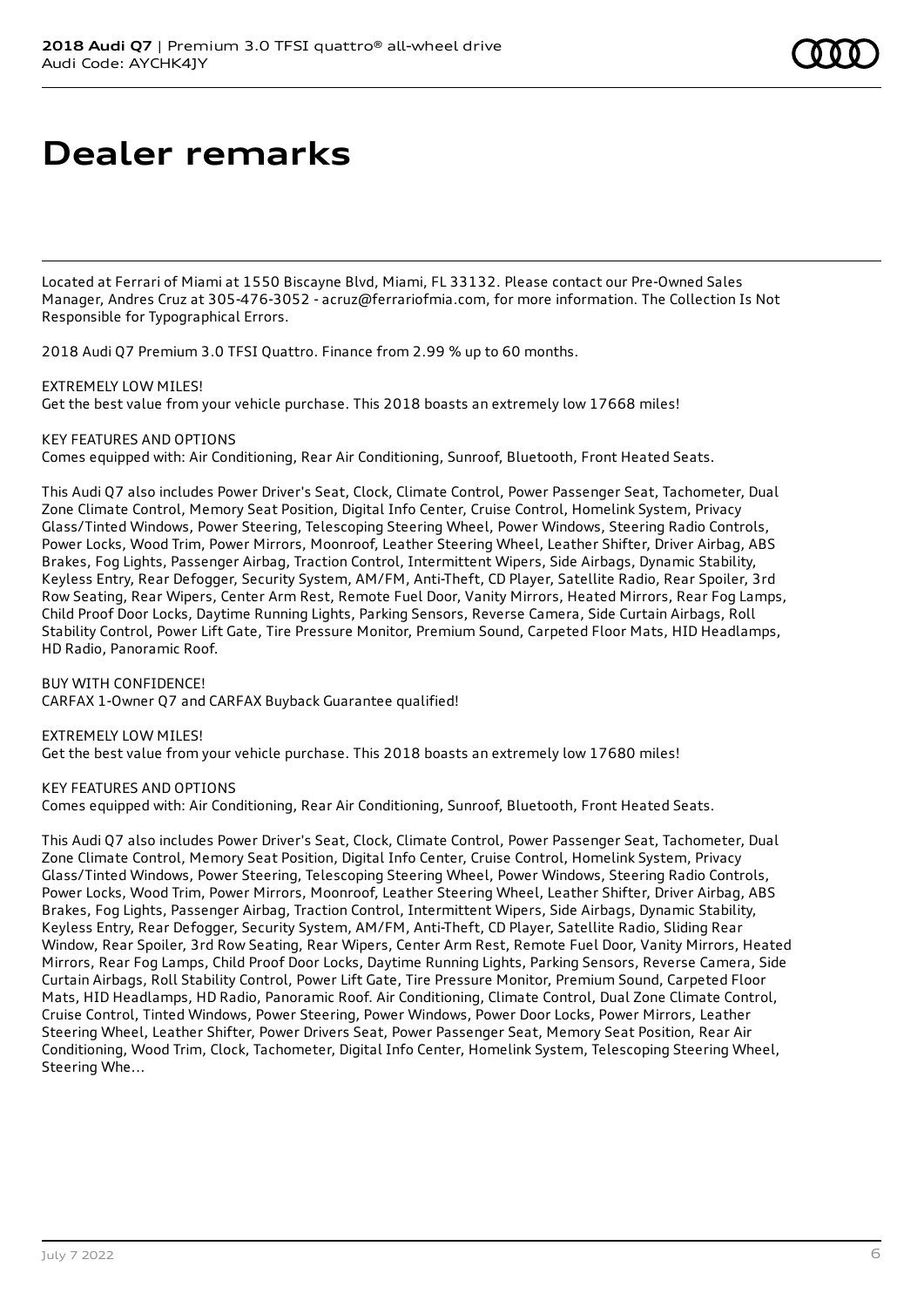## **Technical Specifications**

July 7 2022 7

**Electrical system**

| Power Level  | 45    |
|--------------|-------|
| Displacement | 3.0 L |
|              |       |

Engine type Six-cylinder

**Engineering | Performance**

| -------------                               |                                              |
|---------------------------------------------|----------------------------------------------|
| Max. output ps/hp                           | 333 @ 5,500-6,500 @ rpm                      |
| Towing capacity                             | 7,700 lb                                     |
| Torque                                      | 325 @ 2,900-5,300 lb-ft@rpm                  |
| Valvetrain                                  | 24 valve DOHC                                |
| Acceleration (0 - 60<br>mph)                | 5.7 seconds seconds                          |
| Engine block                                | Aluminum-alloy                               |
| Induction/fuel injection TFSI®/Supercharged |                                              |
| Cylinder head                               | Aluminum-alloy                               |
| stroke                                      | Displacement/Bore and 2995/84.5 x 89.0 cc/mm |
| Top track speed <sup>1</sup>                | 130 mph mph                                  |

Alternator 14 Volt - 120-180A Battery 12 Volt - 420A/75Ah

### **Transmission | Drivetrain**

| Gear ratios: 8th         | 0.667:1                                                                         |
|--------------------------|---------------------------------------------------------------------------------|
| Gear ratios: 6th         | 1.000:1                                                                         |
| Gear ratios: 7th         | 0.839:1                                                                         |
| Gear ratios: Reverse     | 3.317:1                                                                         |
| Drivetrain type          | Tiptronic <sup>®</sup> with quattro <sup>®</sup> all-wheel<br>drive             |
| Gear ratios: Final Drive | 3.204:1                                                                         |
| Gear ratios: 4th         | 1.667:1                                                                         |
| Transmission             | Eight-speed Tiptronic <sup>®</sup> with<br>quattro <sup>®</sup> all-wheel drive |
| Gear ratios: 5th         | 1.285:1                                                                         |
| Gear ratios: 2nd         | 3.143:1                                                                         |
| Gear ratios: 3rd         | 2.106:1                                                                         |
| Gear ratios: 1st         | 4.714:1                                                                         |

#### **Steering**

| Steering type                              | Electromechanical speed-sensitive<br>power steering |
|--------------------------------------------|-----------------------------------------------------|
| Turning diameter, curb- 40.7 ft<br>to-curb |                                                     |
| Steering ratio                             | 15.8:1                                              |

### **Suspension**

| Magnetic Ride | N/A                                                    |
|---------------|--------------------------------------------------------|
| Front axle    | Five-link front independent steel<br>spring suspension |
| Rear axle     | Five-link rear independent steel<br>spring suspension  |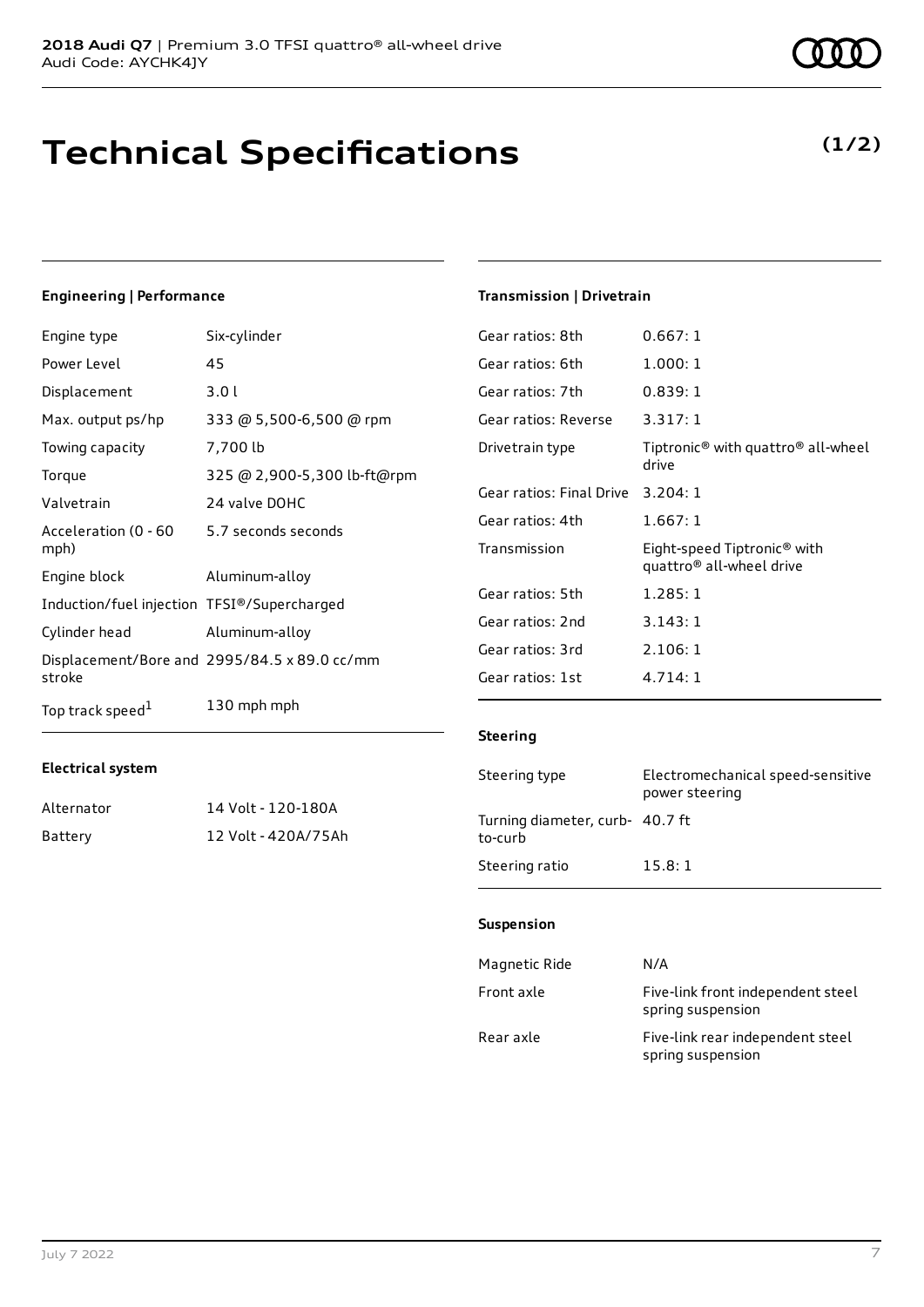# **Technical Specifications**

### **Brakes**

| <b>Front brakes</b> | 14.8 (ventilated disc) in |
|---------------------|---------------------------|
| Rear brakes         | 13.8 (ventilated disc) in |
| Parking brake       | Electromechanical         |

### **Warranty | Maintenance**

| Warranty    | 4-year/50,000 mile Audi New<br>Vehicle Limited Warranty                                   |
|-------------|-------------------------------------------------------------------------------------------|
| Maintenance | 12-month/10,000 mile (whichever<br>occurs first) NO CHARGE first<br>scheduled maintenance |

#### **Exterior Measurements**

| Height                           | 68.5 in  |
|----------------------------------|----------|
| Overall width without<br>mirrors | 77.5 in  |
| Length                           | 199.6 in |
| Wheelbase                        | 117.9 in |
| Drag coefficient                 | 0.32 Cw  |
| Overall width with<br>mirrors    | 87.1 in  |
| Track rear                       | 66.6 in  |
| Track front                      | 66.1 in  |
| Curb weight                      | 4,916 lb |

### **Interior measurements**

| Seating capacity                          | 7                                                                             |
|-------------------------------------------|-------------------------------------------------------------------------------|
| Head room with middle 38.8 in<br>sunroof  |                                                                               |
| Shoulder room, rear                       | 49.4 in                                                                       |
| Head room with front<br>sunroof           | 38.4 in                                                                       |
| Leg room, rear                            | 29.2 in                                                                       |
| Shoulder room, front                      | 59.5 in                                                                       |
| Head room with rear<br>sunroof            | 35.9 in                                                                       |
| Leg room, middle                          | 38.8 in                                                                       |
| Shoulder room, middle                     | 58.5 in                                                                       |
| Leg room, front                           | 41.7 in                                                                       |
| Cargo volume, rear<br>seatbacks up/folded | 14.8, 37.5 (3rd row folded), 71.6<br>(2nd and 3rd row folded) cu ft, cu<br>ft |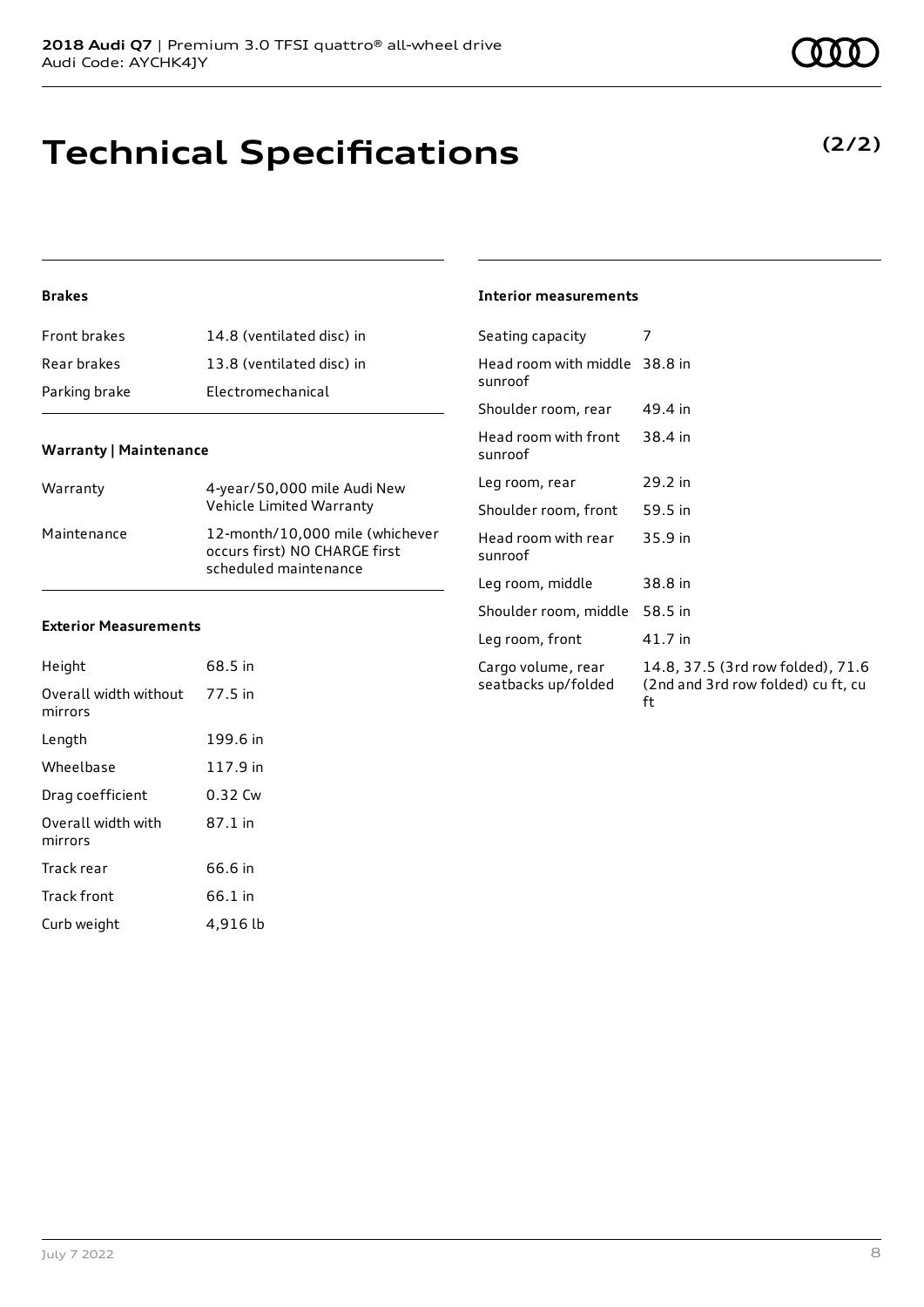# **Contact**

Dealer **The Collection Audi**

200 Bird Rd 33146 Coral Gables FL

Phone: +13054445555 FAX: 7869245511

www: [https://www.thecollectionaudimiami.com](https://www.thecollectionaudimiami.com/)